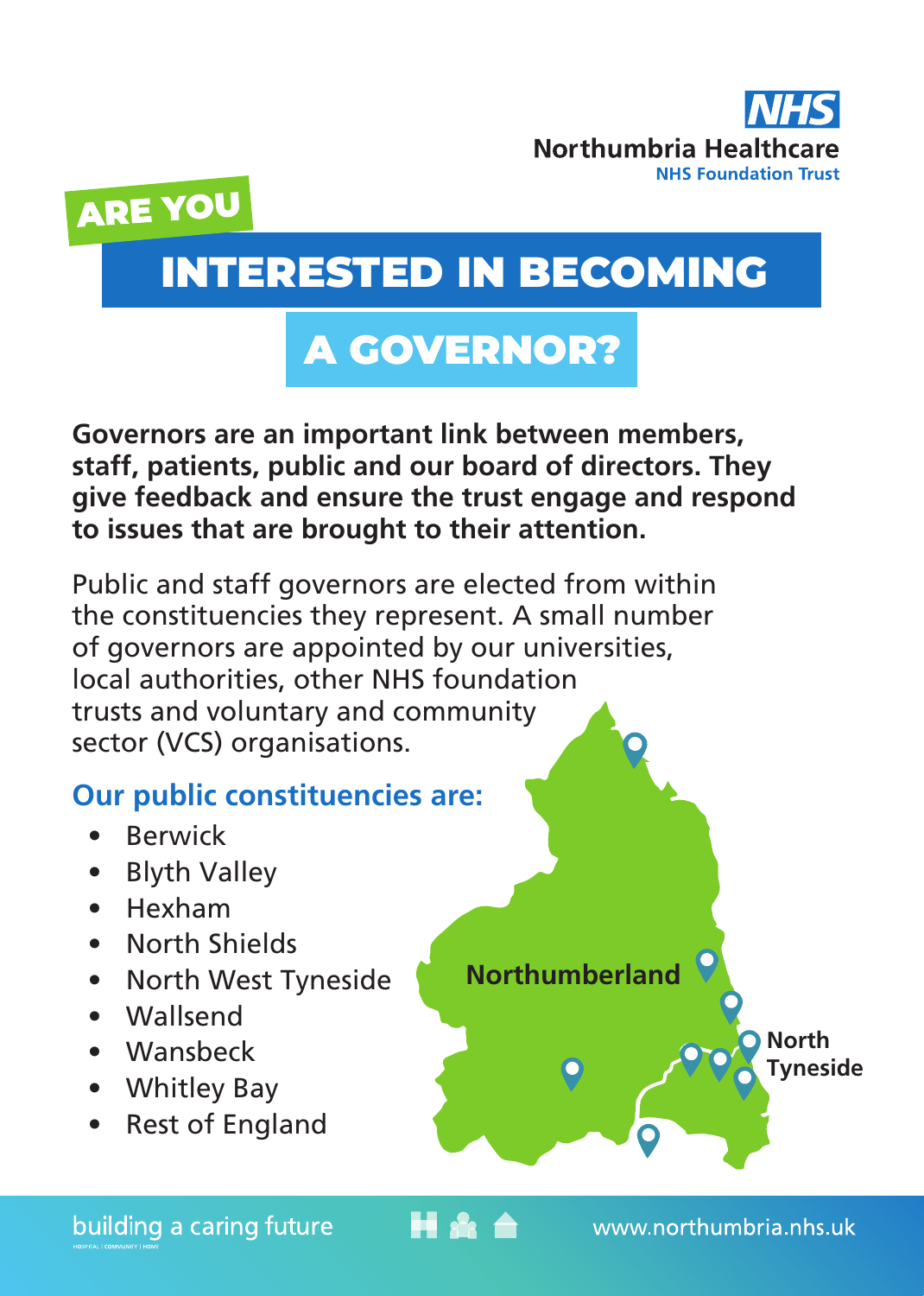# THE ROLE OF A GOVERNOR

This is a voluntary role, however, governors have various statutory and non-statutory duties. A governor's main role is to:

- **• Hold the non-executive directors (NEDs) individually and collectively to account for the performance of the board of directors.**
- **• Represent the interest of our members and of the public.**

The interaction between the council of governors and the board of directors is extremely important and for our governors to hold our board to account, the relationship requires openness, transparency, candour and trust.

Governors and board members need an understanding and a respect for each other's roles. It requires, for example, governors to have an understanding of how the board assures itself on quality and performance issues.

#### **GOVERNANCE**

Please visit the NHS Statutory Duties Guide which gives in detail our governance structure. Our board and council of governors refer to this to enable them to fulfil their statutory duties.

Alternatively you can contact us on **0191 203 1296** for more information.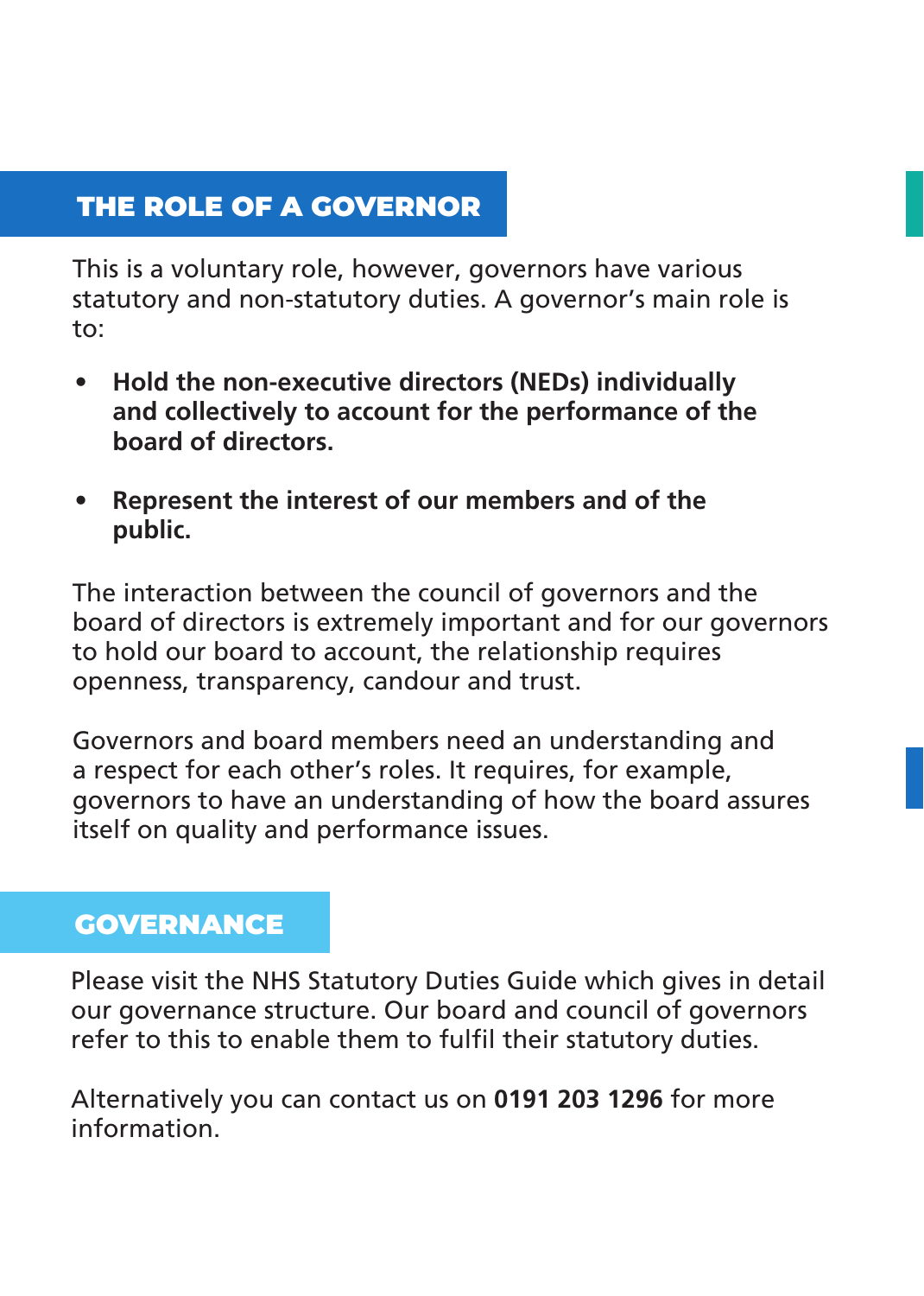# WHAT WE EXPECT FROM GOVERNORS

In line with the NHS Constitution, those who engage in public service are expected to uphold a set of values that underpin such service and which are integral to the work of the trust. Our governors therefore, are required to follow the code of conduct which sets out how governors should behave in carrying out their role.

We also expect our governors to do their best to:

- Attend general and development meetings
- Engage with and recruit members
- Represent the views and needs of members and our local communities
- Participate in training and development opportunities
- Act professionally and in line with the code of conduct when attending events or carrying out activities on behalf of the trust.

# HOW GOVERNORS ARE SUPPORTED

We have a specific team (the foundation team) acting as a central point of contact for our governors and providing support in the following ways:

- Induction and training for new governors
- Regular informal governor constituency meetings with our chair
- Provide appropriate training and development opportunities
- Organise meetings and events
- Provide advice and support, including one-to-one sessions if required
- Regularly promote governors externally
- Provide weekly updates on trust developments
- Reimbursement of travelling expenses.